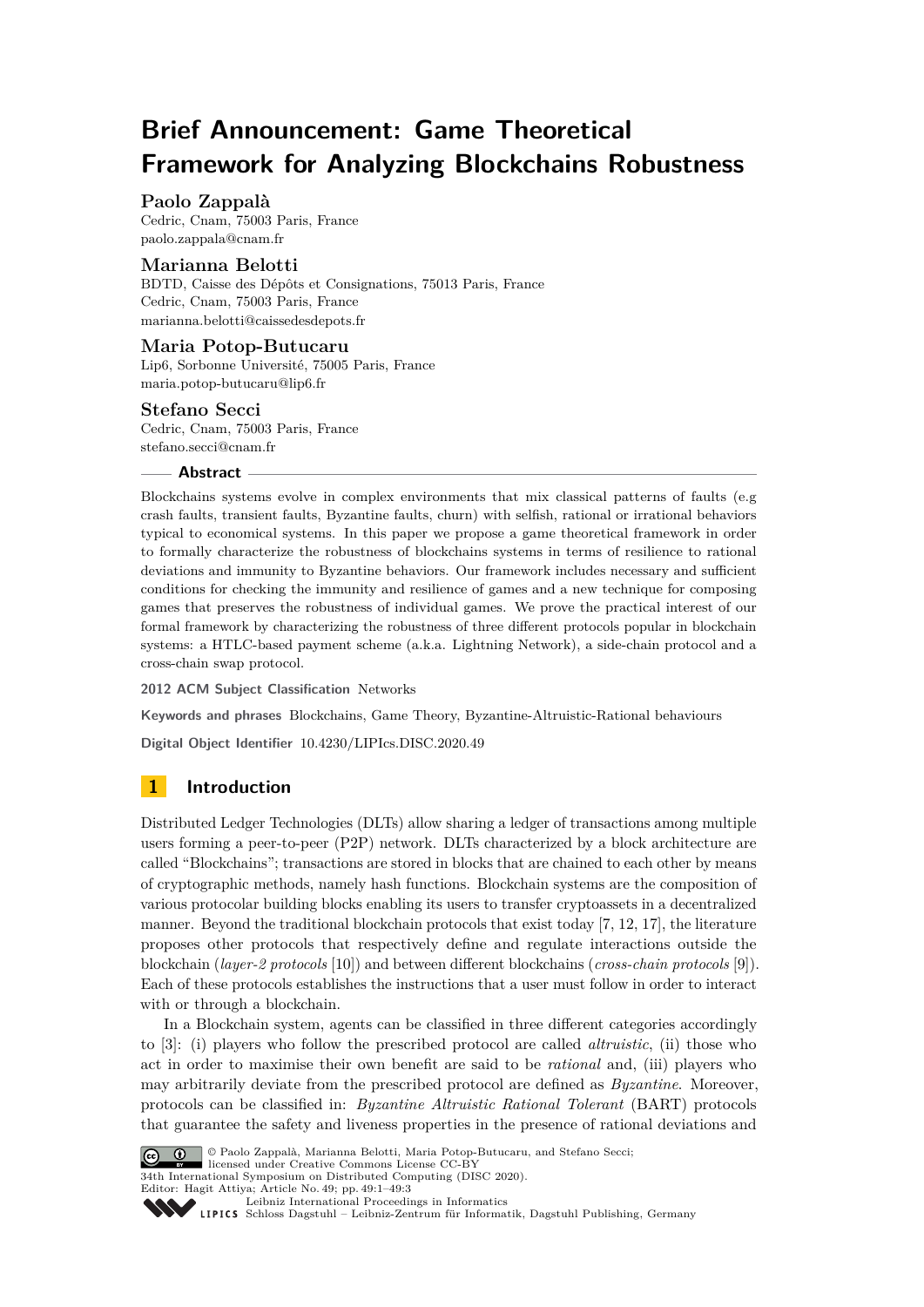#### **49:2 Game Theoretical Framework for Blockchains Robustness**

*Incentive-Compatible Byzantine Fault Tolerant* (IC-BFT) that incentivize rational agents to follow the prescribed protocol, also in presence of Byzantine players.

In this context, game theory helps in designing IC-BFT protocols guaranteeing that rational players follow the prescribed protocol's instructions. Concerning layer-2 and crosschain protocols, game theoretical analysis are carried out by [\[4,](#page-2-7) [5,](#page-2-8) [6,](#page-2-9) [8\]](#page-2-10). More precisely, authors in [\[4,](#page-2-7) [5\]](#page-2-8) design IC-BFT off-chain channels. In [\[6,](#page-2-9) [8\]](#page-2-10) authors adopt the Nash equilibrium solution concept to respectively evaluate the stability of various network structures and the stability of existing cross-chain swap protocols.

**Our contribution.** This paper presents a game theoretical framework to analyze the robustness of blockchains systems, in terms of resilience to rational deviations and immunity to Byzantine behaviors; it is the first one, as of our knowledge, with respect to the current state of the art. The closest work to ours was proposed in [\[2\]](#page-2-11) where the authors introduce the concept of *mechanism* (a pair game-prescribed strategy). In order to characterize the robustness of a distributed system authors in [\[2\]](#page-2-11) introduce the notions of *k*-resiliency and *t*-immunity. In a *k*-resilient equilibrium there is no coalition of *k* players having an incentive to simultaneously change strategy to get a better outcome. On the other hand, the concept of *t*-immunity evaluates the risk of a set of *t* players to have a Byzantine behavior. The property of *t*-immunity is often impossible to be satisfied by practical systems [\[1\]](#page-2-12). We thus introduce the concept of *t-weak-immunity*. A mechanism is *t*-weak-immune if any altruistic player receives no worse payoff than the initial state, no matter how any set of *t* players deviate from the prescribed protocol. We further extend the framework in [\[2\]](#page-2-11) by proving the necessary and sufficient conditions for a mechanism to be optimal resilient and *t*-weakimmune. Moreover, we define a new operator for mechanism composition and prove that it preserves the robustness properties of the individual games. In this way, we characterize the robustness of complex protocols via the composition of simpler robust building blocks.

The effectiveness of our framework is demonstrated by its capability to capture the robustness of various blockchain protocols. We studied (*k, t*)-robustness and (*k, t*)-weakrobustness (i.e., optimal *k*-resilience and *t*-weak-immunity) of Lightning Network protocol [\[14\]](#page-2-13), a side-chain protocol [\[15\]](#page-2-14) and the very first implementation of a cross-chain swap protocol proposed in [\[13\]](#page-2-15) and formalized in [\[11\]](#page-2-16). Our analysis spotted the weakness of the Lightning Network protocol [\[14\]](#page-2-13) to Byzantine behaviour. More precisely, the protocol's strategy to close a channel (i.e., an off-chain payment line) is neither weak immune nor immune. Thus, we provide an alternative protocol (i.e., an alternative closing module) satisfying weak immunity. The protocols regulating transactions in side-chains (i.e., secondary independent blockchain)

| Protocol                             | Optimal Resilience | Weak Immunity | Immunity |
|--------------------------------------|--------------------|---------------|----------|
| Lightning Network [14]               | Yes                | No            | No       |
| Closing module                       | Yes                | No            | No       |
| Other modules                        | Yes                | Yes           | No       |
| Modified Lightning Network           | Yes                | Yes           | No       |
| Alternative closing module           | Yes                | Yes           | No.      |
| Other modules                        | Yes                | Yes           | No.      |
| <b>Side-chain</b> (Platypus $[15]$ ) | Yes                | Yes           | No       |
| Cross-chain Swap $[11, 13]$          | Yes                | Yes           | No       |

<span id="page-1-0"></span>**Table 1** Immunity and resilience properties for Lightning Network [\[14\]](#page-2-13), the modified version with a different closing module, a side-chain protocol [\[15\]](#page-2-14) and a cross-chain swap protocol [\[11,](#page-2-16) [13\]](#page-2-15).